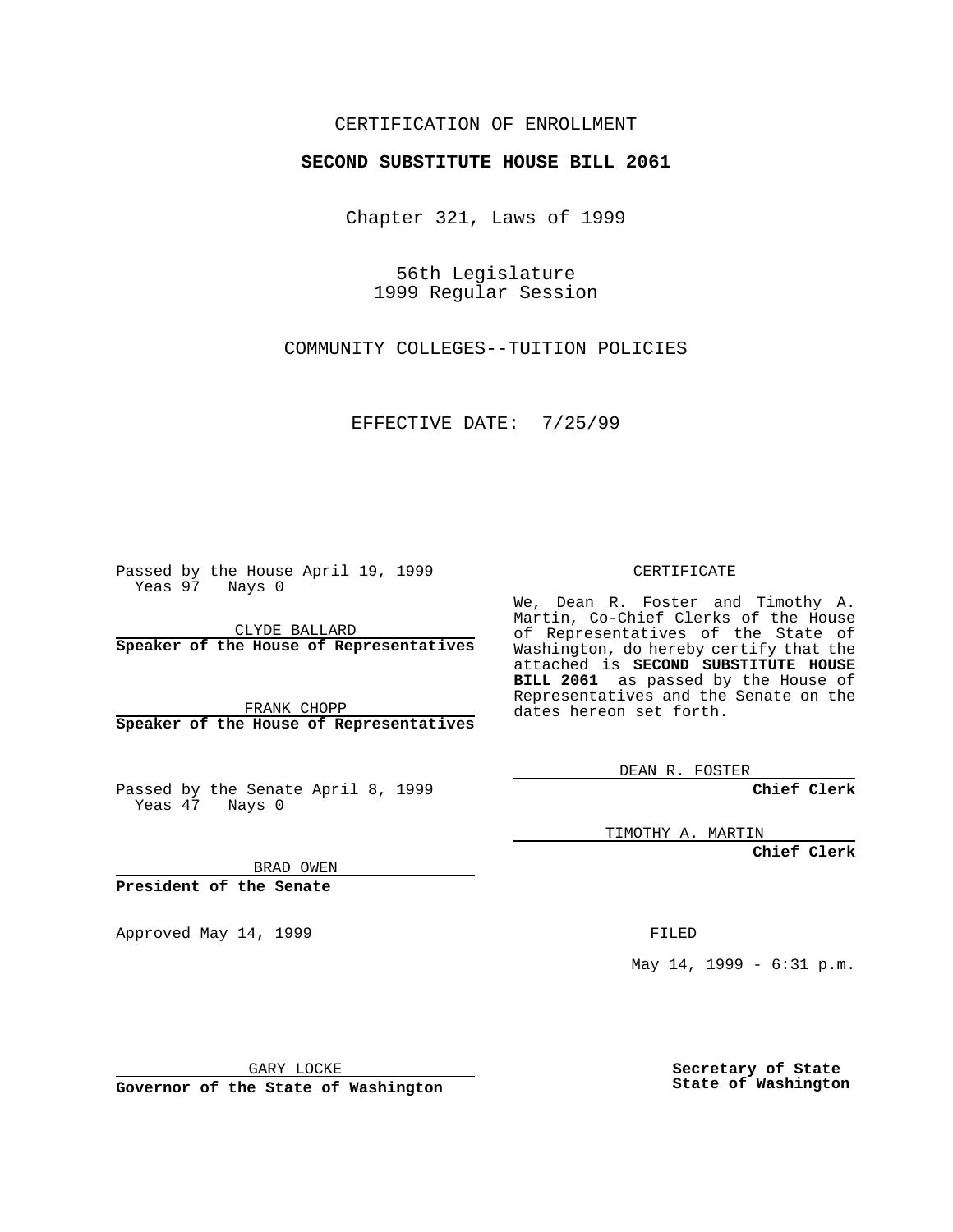## **SECOND SUBSTITUTE HOUSE BILL 2061** \_\_\_\_\_\_\_\_\_\_\_\_\_\_\_\_\_\_\_\_\_\_\_\_\_\_\_\_\_\_\_\_\_\_\_\_\_\_\_\_\_\_\_\_\_\_\_

\_\_\_\_\_\_\_\_\_\_\_\_\_\_\_\_\_\_\_\_\_\_\_\_\_\_\_\_\_\_\_\_\_\_\_\_\_\_\_\_\_\_\_\_\_\_\_

AS AMENDED BY THE SENATE

Passed Legislature - 1999 Regular Session

**State of Washington 56th Legislature 1999 Regular Session**

**By** House Committee on Appropriations (originally sponsored by Representatives Kenney, Dunn, Lantz, Veloria and Carlson)

Read first time 03/08/1999.

 AN ACT Relating to higher education, but only with respect to 2 tuition and fees at community colleges and residency requirements; amending RCW 28B.15.100 and 28C.10.084; and creating a new section.

BE IT ENACTED BY THE LEGISLATURE OF THE STATE OF WASHINGTON:

 NEW SECTION. **Sec. 1.** The legislature recognizes that certain tuition policies may have an adverse impact on the unique role of community colleges.

 Therefore, it is the intent of the legislature to eliminate impediments to the ability of community colleges to meet the diverse needs of students and business interests.

 **Sec. 2.** RCW 28B.15.100 and 1998 c 75 s 1 are each amended to read as follows:

 (1) The governing boards of the state universities, the regional universities, The Evergreen State College, and the community colleges shall charge to and collect from each of the students registering at the particular institution for any quarter or semester such tuition fees and services and activities fees, and other fees as such board shall in its discretion determine. The total of all fees shall be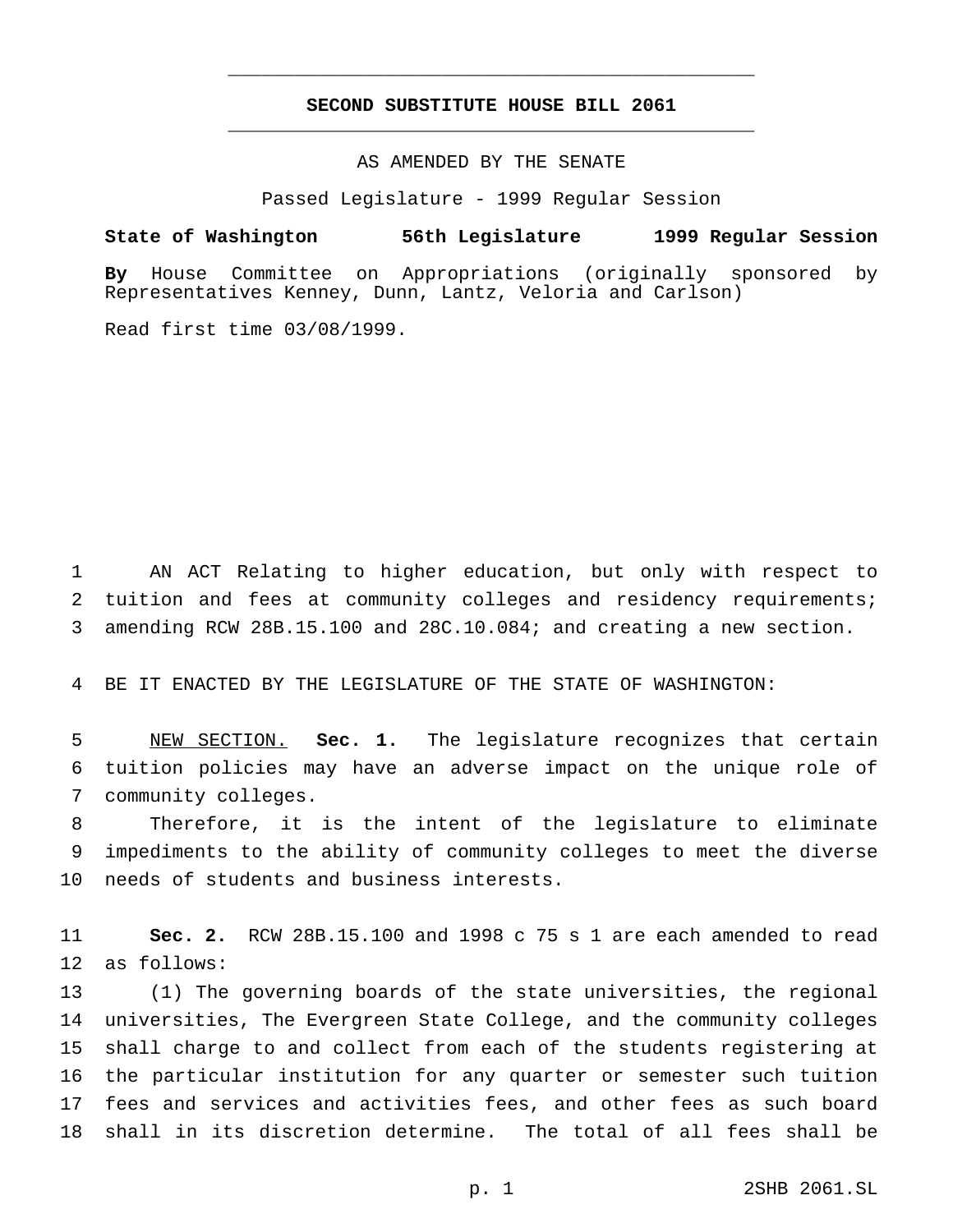rounded to the nearest whole dollar amount: PROVIDED, That such tuition fees for other than the summer term shall be in the amounts for the respective institutions as otherwise set forth in RCW 28B.15.067. (2) Part-time students shall be charged tuition and services and activities fees proportionate to full-time student rates established for residents and nonresidents: PROVIDED, That except for students 7 registered at community colleges, students registered for fewer than two credit hours shall be charged tuition and services and activities fees at the rate established for two credit hours: PROVIDED FURTHER, That, subject to the limitations of RCW 28B.15.910, residents of Idaho or Oregon who are enrolled in community college district number twenty for six or fewer credits during any quarter or semester may be exempted from payment of all or a portion of the nonresident tuition fees differential upon a declaration by the higher education coordinating board that it finds Washington residents from the community college district are afforded substantially equivalent treatment by such other states.

 (3) Full-time students registered for more than eighteen credit hours shall be charged an additional operating fee for each credit hour in excess of eighteen hours at the applicable established per credit hour tuition fee rate for part-time students: PROVIDED, That, subject to the limitations of RCW 28B.15.910, the governing boards of the state universities and the community colleges may exempt all or a portion of the additional charge, for students who are registered exclusively in first professional programs in medicine, dental medicine, veterinary medicine, doctor of pharmacy, or law, or who are registered exclusively in required courses in vocational preparatory programs.

 **Sec. 3.** RCW 28C.10.084 and 1993 c 445 s 2 are each amended to read as follows:

 (1) The agency shall establish, maintain, and administer a tuition recovery trust fund. All funds collected for the tuition recovery trust fund are payable to the state for the benefit and protection of any student or enrollee of a private vocational school licensed under this chapter, or, in the case of a minor, his or her parents or guardian, for purposes including but not limited to the settlement of claims related to school closures under subsection (10) of this section and the settlement of claims under RCW 28C.10.120. The fund shall be liable for settlement of claims and costs of administration but shall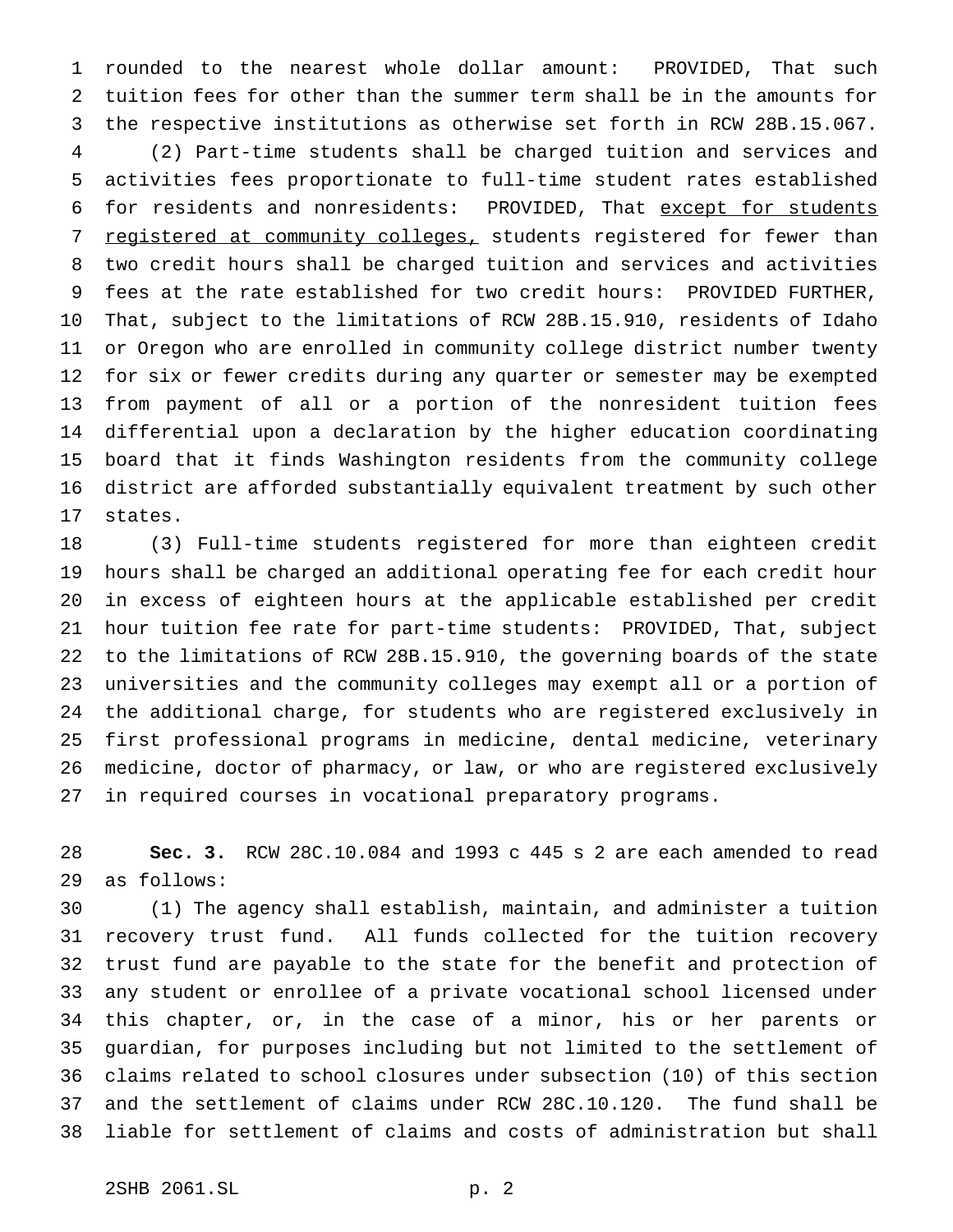not be liable to pay out or recover penalties assessed under RCW 28C.10.130 or 28C.10.140. No liability accrues to the state of Washington from claims made against the fund.

 (2) By June 30, 1998, a minimum operating balance of one million dollars shall be achieved in the fund and maintained thereafter. If disbursements reduce the operating balance below two hundred thousand dollars at any time before June 30, 1998, or below one million dollars thereafter, each participating entity shall be assessed a pro rata share of the deficiency created, based upon the incremental scale created under subsection (6) of this section. The agency shall adopt schedules of times and amounts for effecting payments of assessment.

 (3) To be and remain licensed under this chapter each entity shall, in addition to other requirements under this chapter, make cash deposits into a tuition recovery trust fund as a means to assure payment of claims brought under this chapter.

 (4) The amount of liability that can be satisfied by this fund on behalf of each individual entity licensed under this chapter shall be established by the agency, based on an incremental scale that recognizes the average amount of unearned prepaid tuition in possession of the entity. However, the minimum amount of liability for any entity shall not be less than five thousand dollars. The upper limit of liability is reestablished after any disbursements are made to settle an individual claim or class of claims.

 (5) The fund's liability with respect to each participating entity commences on the date of its initial deposit into the fund and ceases one year from the date it is no longer licensed under this chapter.

 (6) The agency shall adopt by rule a matrix for calculating the deposits into the fund required of each entity. Proration shall be determined by factoring the entity's share of liability in proportion to the aggregated liability of all participants under the fund by grouping such prorations under the incremental scale created by subsection (4) of this section. Expressed as a percentage of the total liability, that figure determines the amount to be contributed when factored into a fund containing one million dollars. The total amount of its prorated share, minus the amount paid for initial capitalization, shall be payable in up to twenty increments over a ten- year period, commencing with the sixth month after the entity makes its initial capitalization deposit. Additionally, the agency shall require deposits for initial capitalization, under which the amount each entity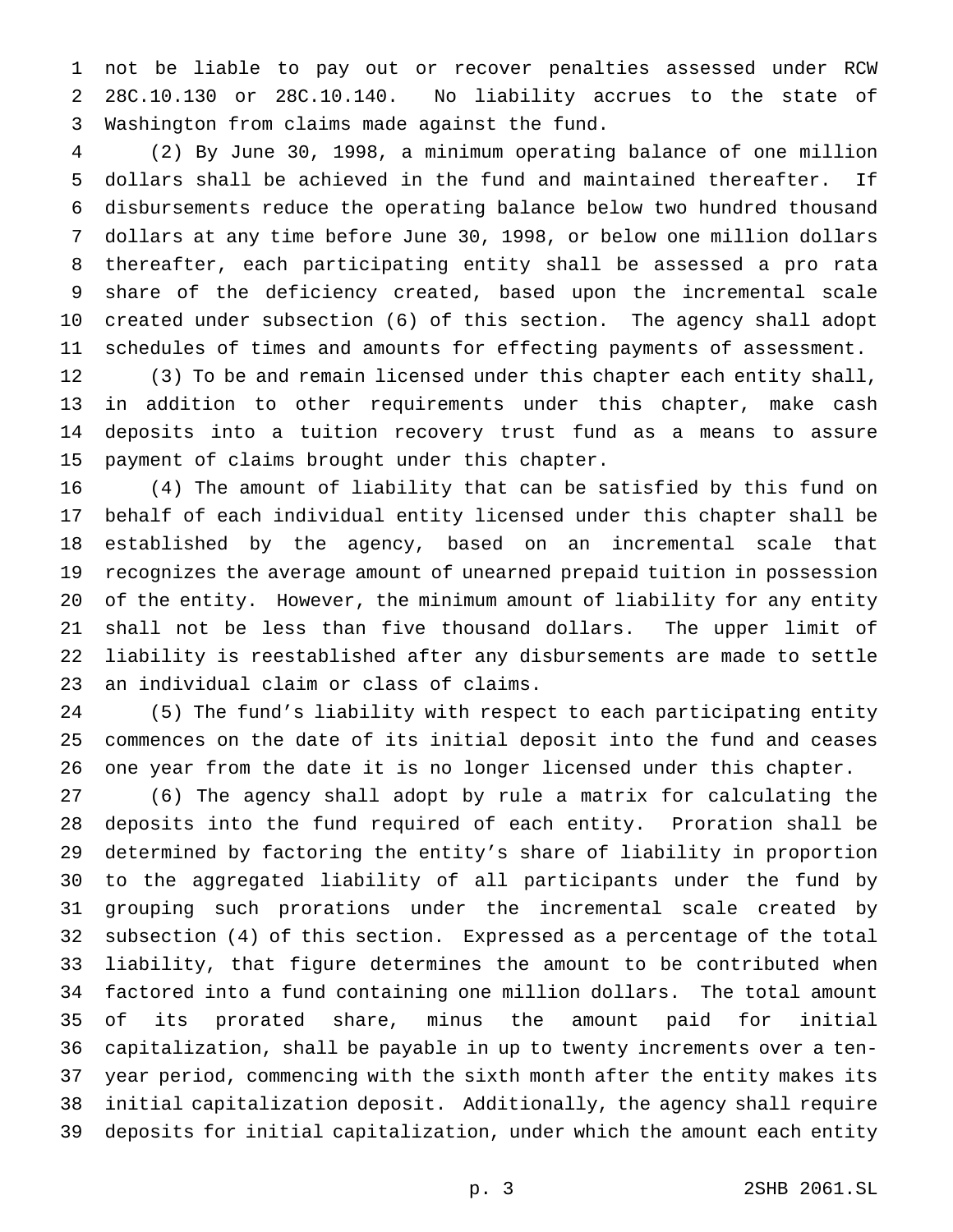deposits is proportionate to its share of two hundred thousand dollars, employing the matrix developed under this subsection. The amount thus established shall be deposited by each applicant for initial licensing before the issuance of such license.

 (7) No vested right or interests in deposited funds is created or implied for the depositor, either at any time during the operation of the fund or at any such future time that the fund may be dissolved. All funds deposited are payable to the state for the purposes described under this section. The agency shall maintain the fund, serve appropriate notices to affected entities when scheduled deposits are due, collect deposits, and make disbursements to settle claims against the fund. When the aggregated deposits total five million dollars and the history of disbursements justifies such modifications, the agency may at its own option reduce the schedule of deposits whether as to time, amount, or both and the agency may also entertain proposals from among the licensees with regard to disbursing surplus funds for such purposes as vocational scholarships.

 (8) Based on annual financial data supplied by the entity the agency shall determine whether the increment assigned to that entity on the incremental scale established under subsection (6) of this section has changed. If an increase or decrease in gross annual tuition income has occurred, a corresponding change in its incremental position and contribution schedule shall be made before the date of its next scheduled deposit into the fund. Such adjustments shall only be calculated and applied annually.

 (9) No deposits made into the fund by an entity are transferable. If the majority ownership interest in an entity is conveyed through sale or other means into different ownership, all contributions made to the date of transfer accrue to the fund. The new owner commences 30 contributions under provisions applying to a new applicant, except that 31 if ownership of an entity is transferred to an immediate family member, all tuition recovery trust fund contributions shall remain with the 33 entity transferred, and no additional cash deposits may be required 34 beyond the original ten-year contribution cycle.

 (10) To settle claims adjudicated under RCW 28C.10.120 and claims resulting when a private vocational school ceases to provide educational services, the agency may make disbursements from the fund. Students enrolled under a training contract executed between a school and a public or private agency or business are not eligible to make a